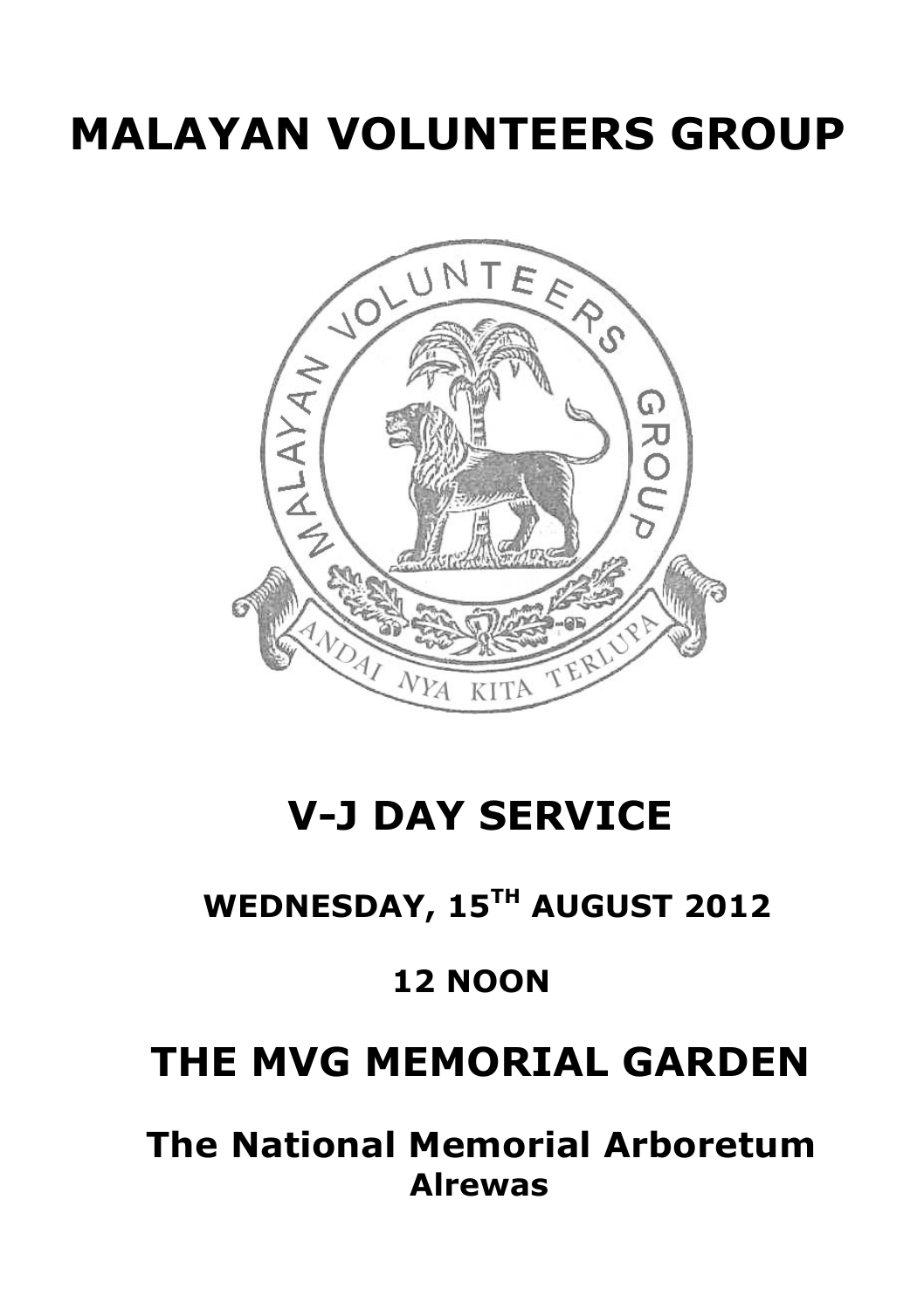#### **WELCOMING REMARKS**

by Jonathan Moffatt

#### **WREATH LAYING 2 MINUTES SILENCE**

#### **ABIDE WITH ME SATB arrangement by Lisa Ho Dedicated to the Malayan Volunteers of WW1 & 2**

Abide with me; fast falls the eventide; The darkness deepens; Lord, with me abide! When other helpers fail, and comforts flee, Help of the helpless, O abide with me.

Swift to its close ebbs out life's little day; Earth's joys grow dim, its glories pass away; Change and decay in all around I see; O Thou who changest not, abide with me.

I need Thy presence every passing hour; What but Thy grace can foil the tempter's power? Who like Thyself my guide and stay can be? Through cloud and sunshine, O abide with me.

#### **A READING FROM SCRIPTURE Romans Ch 12 Vs 9 – 21**

#### **"SINGAPORE FALLS" An extract from "The Story of Changi Singapore" By David Nelson**

#### **CHANGI, FEBRUARY 1944 Poem by Mary Thomas**

The gates, they are not shut, but only guarded: The windows are not sealed, but closely barred: The walls, they are not spiked, only unscaleable: The stars are not shut out, only the landscape.

The torrent of human voices is like a torment, It is like a mill, grinding hearing to nothing, It is like a sea, pounding a wrecked man to pieces, It is like a hammer, crushing a stick on an anvil.

#### **PRAYERS**

#### **THE LORD'S PRAYER**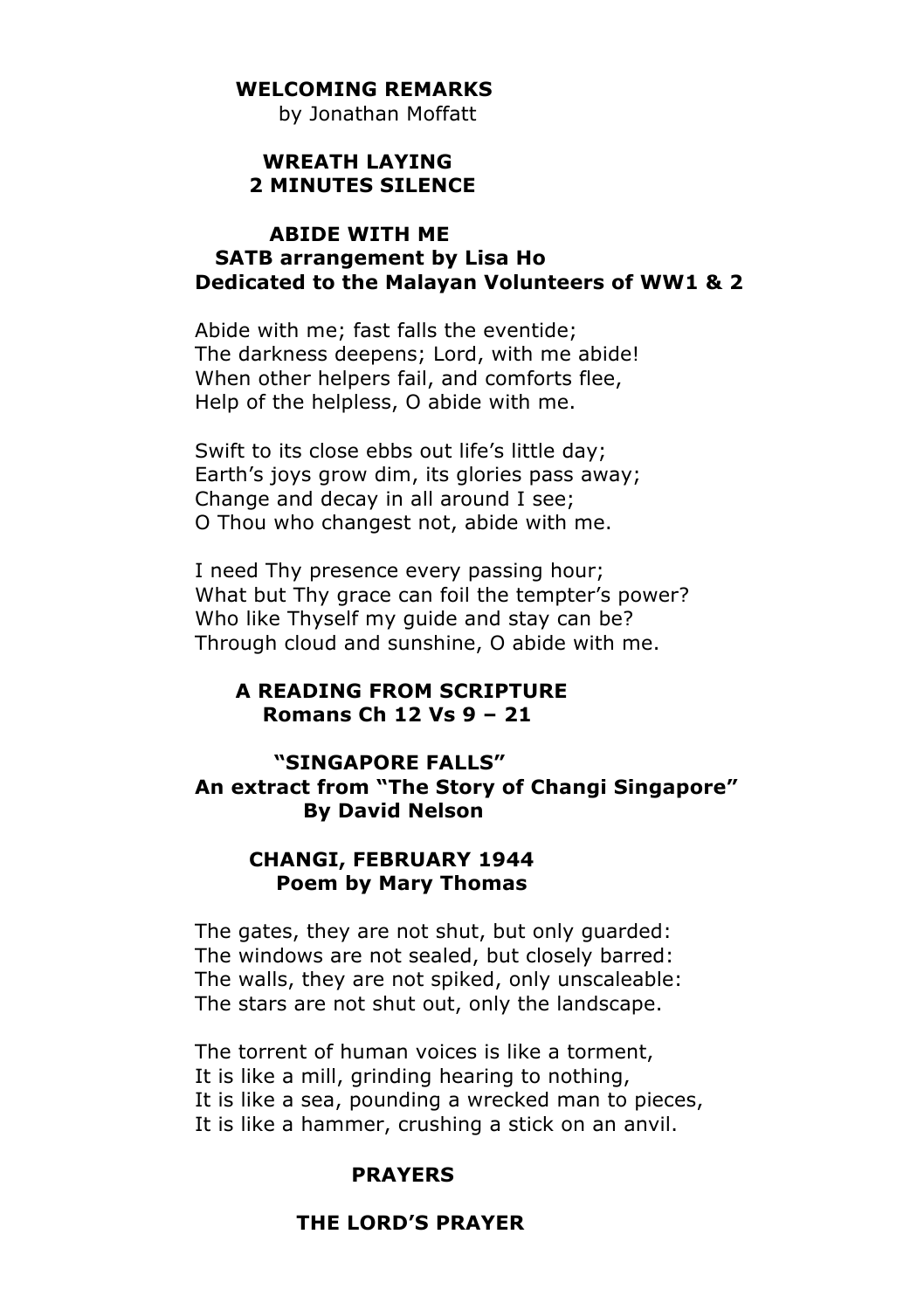#### **THE SANCTUARY Poem by Margaret Dryburgh, Read daily at evening prayers, on Banka Island**

Within the camp's confined domain No great Cathedral reared its walls, No pointing spire tried Heaven to gain, No church bell sounded welcome calls, Not e'en the smallest meeting place Did offer us the means of grace.

A little company did dwell Within a garage, scarce supplied With furnishings of prison cell So bare it was! Each eventide They met for simple family prayers To God commended their affairs.

#### **"SONG OF SURVIVAL" Passages from the book by Helen Colijn A young Dutch woman interned in Sumatra**

#### **INTERNMENT, JULY 1945 Poem by Mary Thomas**

Three and a half years of it – and another day over, The sun had gone down in a jumble of brilliant lights: The rose and the blue, the green and the gold have faded forever, The startling moon turns the black asphalt white.

All is ethereal now in the ghostly silver, It makes me restless, stirring the heart in me: Memory, sorrow and hope are blent in fever: Begone, O Moon, to your rest, and let me be.

The moon dazzles, the stars are dim beside her: Too strange and lovely those white, enchanted beams. I cover my eyes that my thoughts may wander wider, Soothing despair with memories, hopes and dreams.

#### **THE CAPTIVES' HYMN By Margaret Dryburgh**

Father, in captivity We would lift our prayer to Thee, Keep us ever in Thy love, Grant us daily we may prove Those who place their trust in Thee More than conquerors may be.